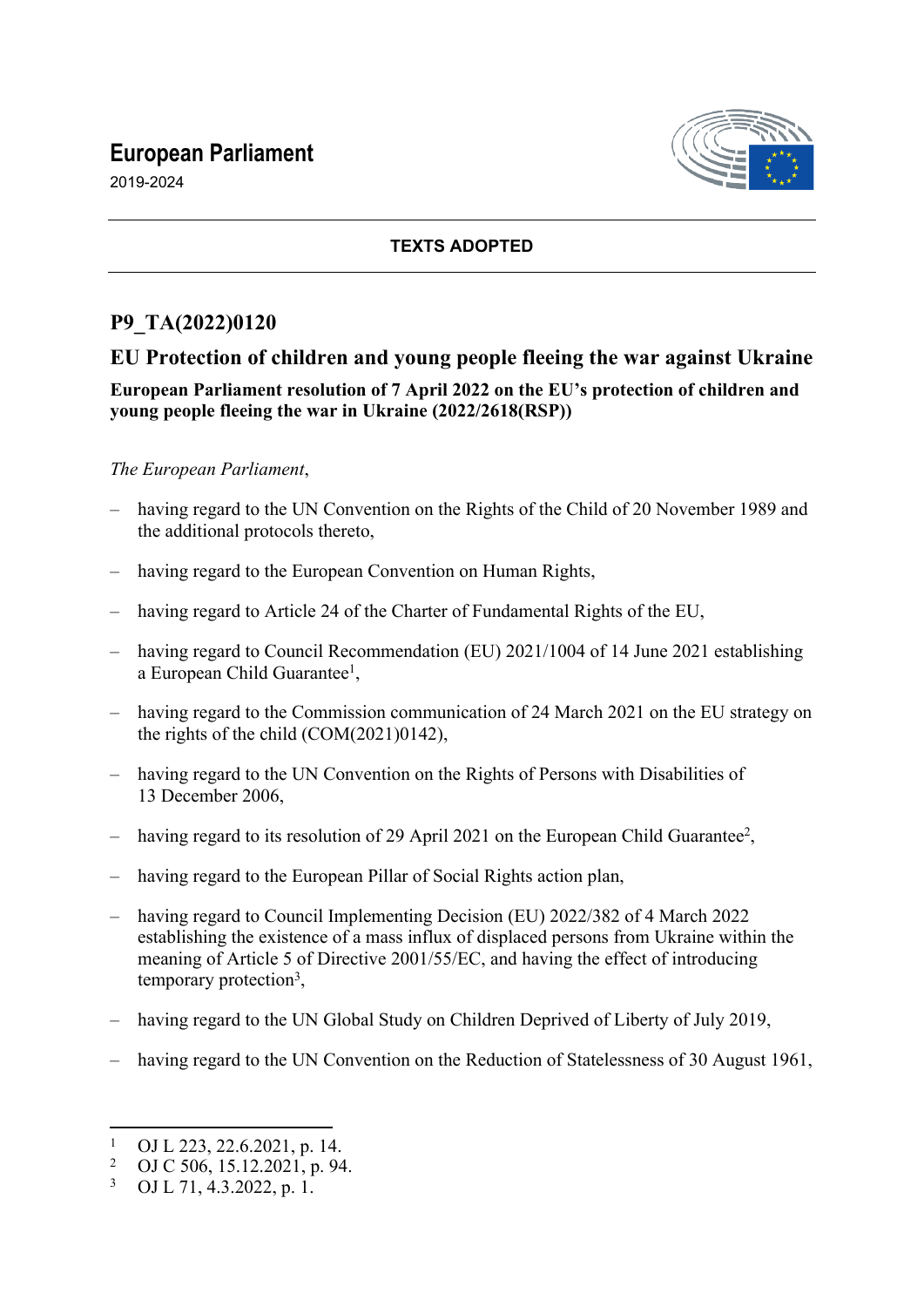- having regard to the 2018 UN Global Compact on Refugees,
- having regard to its resolution of 3 May 2018 on the protection of children in migration<sup>1</sup>,
- having regard to General Recommendation No 38 of the UN Committee on the Elimination of Discrimination against Women of 6 November 2020 on trafficking in women and girls in the context of global migration,
- having regard to its resolution of 26 February 2014 on sexual exploitation and prostitution and its impact on gender equality<sup>2</sup>,
- having regard to the Commission communication of 23 March 2022 entitled 'Welcoming those fleeing war in Ukraine: Readying Europe to meet the needs' (COM(2022)0131),
- having regard to Rule 132(2) of its Rules of Procedure,
- A. whereas the invasion of Ukraine by the Russian Federation and the targeting of the Ukrainian population has caused a large number of people and families to flee Ukraine, taking a tremendous toll, especially on children and young people in the wider region;
- B. whereas according to the latest UNICEF report<sup>3</sup>, as of 25 March 2022, over 3,7 million refugees have fled Ukraine since the beginning of the war; whereas this figure is expected to continue to increase in the coming weeks; whereas the UN also estimates that there are now almost 6,5 million people who have been internally displaced since the beginning of the war, and an additional 12,65 million people directly affected by the conflict;
- C. whereas according to the latest UNICEF report<sup>4</sup>, women and children make up 90 % of all refugees fleeing Ukraine; whereas almost half of the refugees fleeing Ukraine are of school age<sup>5</sup>; whereas UNICEF also estimates that more than 2.5 million children have been internally displaced since the beginning of the conflict;
- D. whereas as of 25 March 2022, neighbouring countries have been coping with a huge influx of refugees fleeing Ukraine, with over 2,2 million going to Poland, over 579 000 to Romania, over 379 000 to Moldova, close to 343 000 to Hungary, and more than 545 000 to other countries<sup>6</sup>;
- E. whereas with such high figures, children, especially when unaccompanied, are at increased risk of violence, abuse and exploitation and there is an increased risk for

4 UNICEF, *Ukraine Situation: Refugee Response in Neighbouring Countries – Humanitarian Situation Report No 3*, 23 March 2022.

<sup>1</sup> OJ C 41, 6.2.2020, p. 41.

 $2<sup>2</sup>$ OJ C 285, 29.8.2017, p. 78.

<sup>3</sup> UNICEF, *Ukraine Situation: Refugee Response in Neighbouring Countries – Humanitarian Situation Report No 3*, 23 March 2022.

<sup>5</sup> European Commission, 'Fleeing Ukraine: support for education', available at: [https://ec.europa.eu/info/strategy/priorities-2019-2024/stronger-europe-world/eu](https://ec.europa.eu/info/strategy/priorities-2019-2024/stronger-europe-world/eu-solidarity-ukraine/eu-assistance-ukraine/information-people-fleeing-war-ukraine/fleeing-ukraine-support-education_en)[solidarity-ukraine/eu-assistance-ukraine/information-people-fleeing-war-ukraine/fleeing](https://ec.europa.eu/info/strategy/priorities-2019-2024/stronger-europe-world/eu-solidarity-ukraine/eu-assistance-ukraine/information-people-fleeing-war-ukraine/fleeing-ukraine-support-education_en)[ukraine-support-education\\_en](https://ec.europa.eu/info/strategy/priorities-2019-2024/stronger-europe-world/eu-solidarity-ukraine/eu-assistance-ukraine/information-people-fleeing-war-ukraine/fleeing-ukraine-support-education_en)

<sup>6</sup> UNICEF, *Ukraine Situation: Refugee Response in Neighbouring Countries – Humanitarian Situation Report No 3*, 23 March 2022.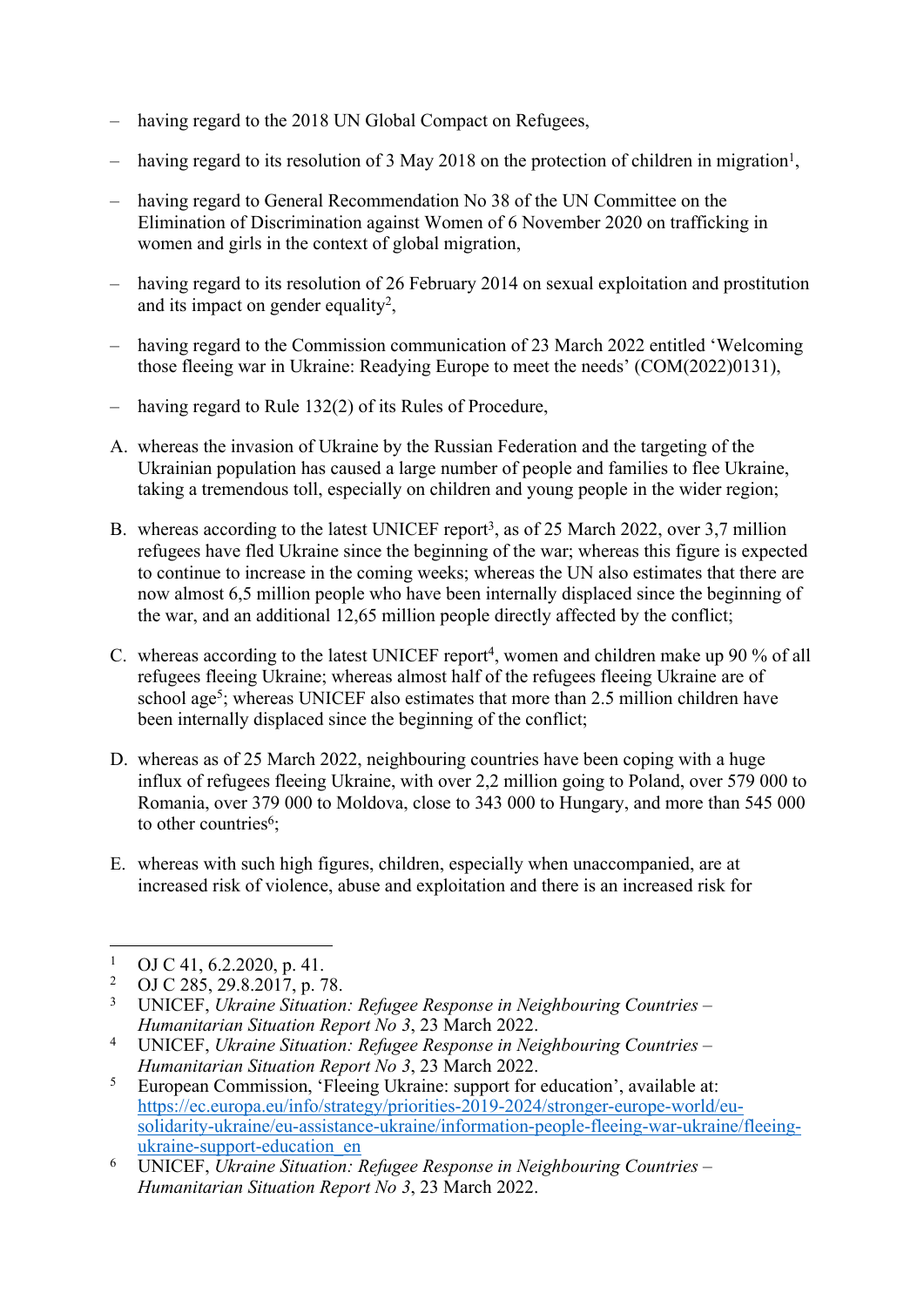children of going missing and falling victim to trafficking, especially when moving across borders;

- F. whereas more than 100 000 children, half of them with disabilities, live in institutional care and boarding schools in Ukraine<sup>1</sup> and more than 90 % of those children have parents; whereas according to official figures, 4 311 babies were born in Ukraine between 24 February and the beginning of March, and whereas it is estimated that there were 265 000 pregnant women at the start of the crisis, some 80 000 of whom are expected to deliver over the next three months;
- G. whereas according to the UN High Commissioner for Refugees (UNHCR), there were at least 35 875 stateless persons and persons of undetermined nationality in Ukraine in 2021; whereas approximately 10-20 % of the estimated 400 000 Roma people living in Ukraine are stateless or at risk of statelessness; whereas 55 % of children born in Donetsk and Luhansk and 88 % of children born in Crimea were reported to lack Ukrainian birth certificates or personal documents, putting them at risk of statelessness<sup>2</sup>; whereas children in forced migration are at increased risk of statelessness due to issues linked to obstacles to birth registration in their country of origin or during displacement and a lack of recognition of their parents' statelessness; whereas this risk is exacerbated for unaccompanied children in view of obstacles to documentation and registration, including lack of proof of family links;
- H. whereas the European Child Guarantee is an EU instrument whose objective is to prevent and combat poverty and social exclusion by guaranteeing free and effective access for children in need to key services such as early childhood education and care, educational and school-based activities, healthcare and at least one healthy meal per school day, and effective access for all children in need to healthy nutrition and adequate housing; whereas the objectives of the Child Guarantee should apply to all children in the Union;
- I. whereas the children of migrants and refugees often fall between the gaps in national legislation, leading to children being left behind, which can exacerbate their social underdevelopment and lead to precariousness, as well as a greater risk of being marginalised, mistreated and abused;
- J. whereas children growing up with a scarcity of resources and in precarious family situations are more likely to experience poverty and social exclusion, with far-reaching impacts on their development and later adulthood, perpetuating a vicious circle of intergenerational poverty; whereas poverty and social exclusion are best addressed by comprehensive policies that are narrow in application but broad in scope targeting not only children but also their families and communities, and by prioritising investments in

<sup>1</sup> See UNICEF, 'Unaccompanied and separated children fleeing escalating conflict in Ukraine must be protected', joint statement by UNICEF Executive Director Catherine Russell and UN High Commissioner for Refugees Filippo Grandi, 7 March 2022, and Hope and Homes for Children, *The Illusion of Protection: An Analytical Report Based on the Findings of a Comprehensive Study of the Child Protection System in Ukraine*, 2017, accessed at: [http://www.openingdoors.eu/the-illusion-ofprotection-national-audit-of-the](http://www.openingdoors.eu/the-illusion-ofprotection-national-audit-of-the-child-protection-system-in-ukraine)[child-protection-system-in-ukraine](http://www.openingdoors.eu/the-illusion-ofprotection-national-audit-of-the-child-protection-system-in-ukraine)

<sup>2</sup> See the European Network on Statelessness briefing, 'Stateless people and people at risk of statelessness forcibly displaced from Ukraine', 10 March 2022, and UNHCR, 'Stateless Persons', available at<https://www.unhcr.org/ua/en/stateless-persons>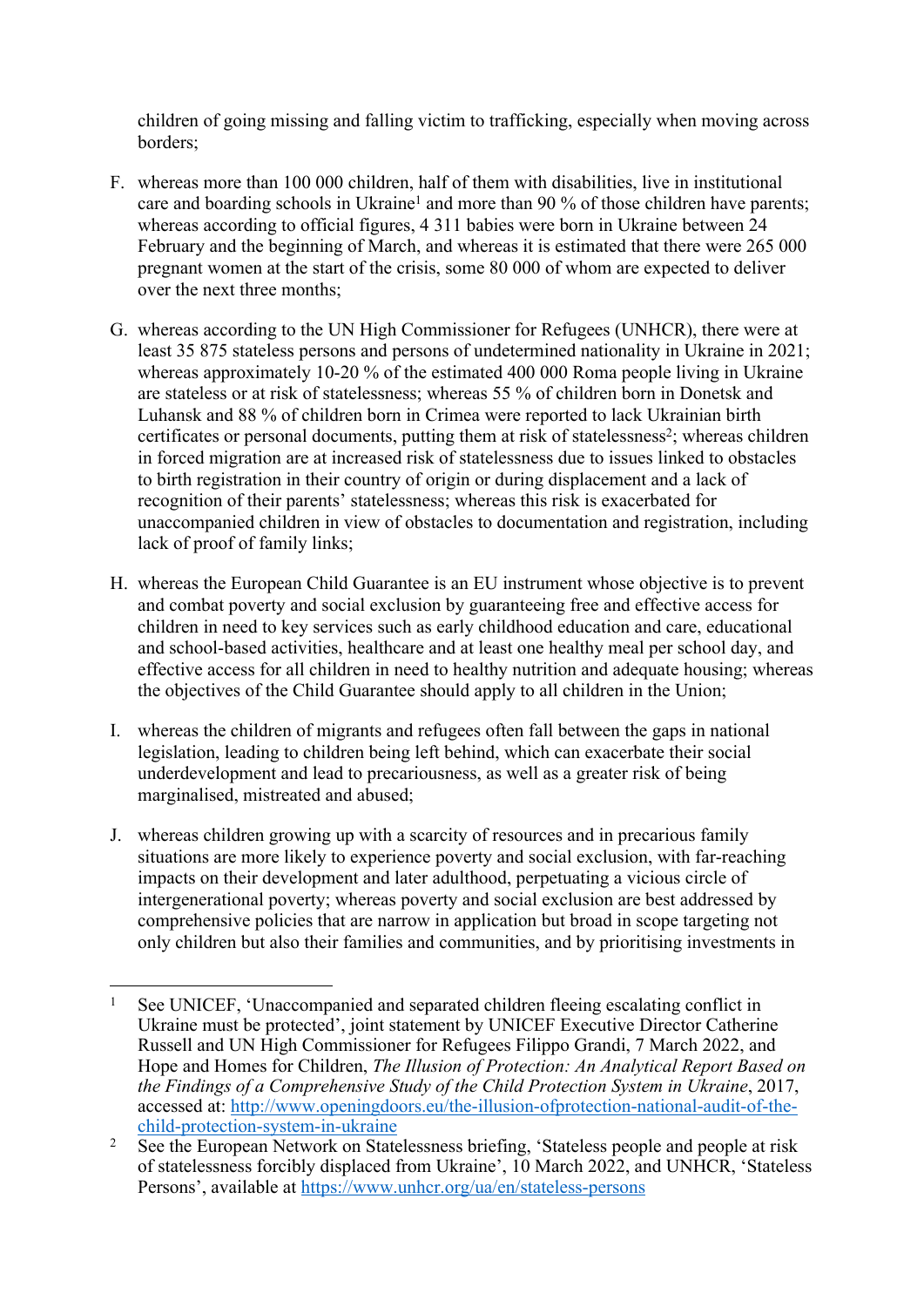the creation of new opportunities and solutions; whereas all sectors of society must be involved in solving these problems, from local, regional, national and European authorities to civil society;

- K. whereas child poverty has been identified by international organisations as both a potential cause and consequence of children's rights violations, as a result of the impact it has on children's ability to exercise their rights and the failure to uphold those rights;
- L. whereas 378 secondary and higher education institutions have been destroyed in Ukraine by Russian shelling to date<sup>1</sup>;
- M. whereas ensuring the integration of children and young people in care and learning structures should remain a priority for the EU and its Member States;
- N. whereas there are grave violations against children in the context of the conflict, including those being held in custody; whereas the short-, medium- and long-term impact of the armed conflict on children should be addressed in an effective and comprehensive manner by making use of the variety of tools at the EU's disposal, including new and strengthened EU guidelines on children and armed conflict;
- O. whereas girls are particularly at risk during the humanitarian and displacement crisis, as they continue disproportionately to be the victims of discrimination based on gender norms and gender-based violence;
- P. whereas in Moldova children account for half of the number of refugees fleeing Ukraine;
- 1. Welcomes the publication of the Commission communication of 23 March 2022 entitled 'Welcoming those fleeing war in Ukraine: Readying Europe to meet the needs', the operational guidelines for the implementation of Council Implementing Decision (EU) 2022/382<sup>2</sup> and the 10-point plan for stronger European coordination in welcoming refugees from Ukraine;
- 2. Recalls that the EU and all Member States have ratified the UN Convention on the Rights of the Child and are therefore obliged to respect, protect and fulfil the rights laid down therein; stresses that in accordance with the UN Convention on the Rights of the Child, the best interests of the child should always be a primary consideration in all decisions concerning children;
- 3. Calls on the Member States to treat every child seeking refuge first and foremost as a child, regardless of their social or ethnic background, gender, sexual orientation, ability, nationality or migration status;
- 4. Calls for the creation of safe passages and humanitarian corridors for children fleeing the conflict, both those who are unaccompanied and those with families, and for the provision

<sup>1</sup> Kyiv School of Economics, 'Direct damage caused to Ukraine's infrastructure during the war has already reached almost \$63 billion. Global economic losses are about \$543-600 billion', accessed online at [https://kse.ua/about-the-school/news/zbitki-naneseni](https://kse.ua/about-the-school/news/zbitki-naneseni-infrastrukturi-ukrayini-v-hodi-viyni-skladayut-mayzhe-63-mlrd/)[infrastrukturi-ukrayini-v-hodi-viyni-skladayut-mayzhe-63-mlrd/](https://kse.ua/about-the-school/news/zbitki-naneseni-infrastrukturi-ukrayini-v-hodi-viyni-skladayut-mayzhe-63-mlrd/)

<sup>2</sup> OJ C 126 I, 21.3.2022, p. 1.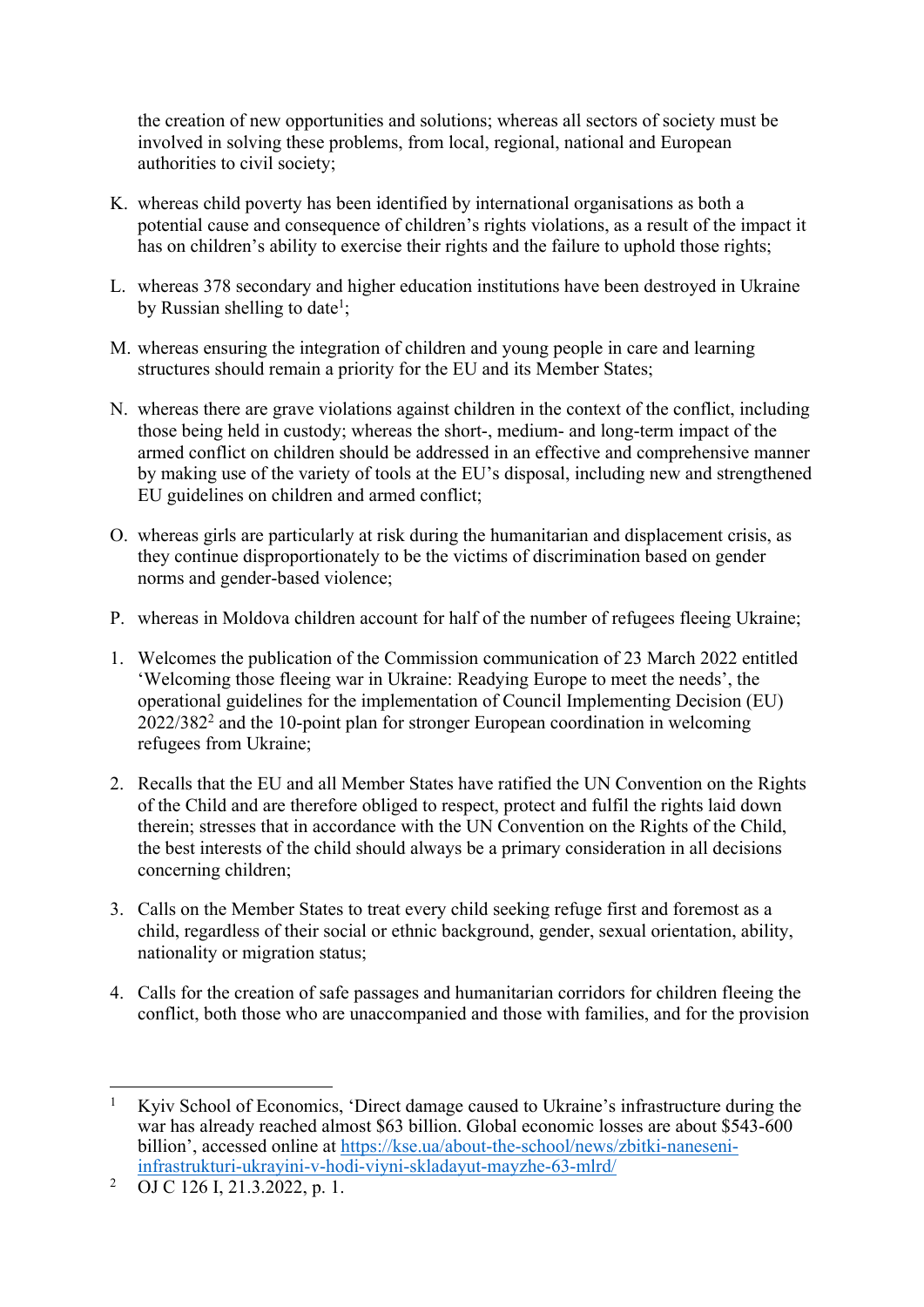of the urgent help needed by children who are internally displaced, stranded in, or unable to leave encircled areas;

- 5. Recalls the importance of the EU Strategy on the Rights of the Child, the Child Guarantee, the EU Strategy on Combating Trafficking in Human Beings, the EU Strategy for the Rights of Persons with Disabilities 2021-2030, as well as all existing EU legal instruments, including the Temporary Protection Directive<sup>1</sup> in supporting the Member States to help them address the specific needs of children fleeing the war;
- 6. Stresses the importance of information-sharing among Member States in full compliance with data protection rules and that registration from one Member State is recognised by another;
- 7. Emphasises that every child has the right to be protected from violence, exploitation and abuse and that EU Member States must ensure preventive measures, in particular for children at risk of trafficking and abduction, as well as support for children who have been exposed to violence and trauma; recalls that children in family environments are generally safer and better cared for and calls, therefore, for greater support for families and family reunion efforts; recalls that in any case there should always be an assessment of the best interests of the child; calls, in addition, for support to be provided to the survivors of gender-based violence;
- 8. Calls on the Commission to help neighbouring countries to set up adequate and safe childfriendly spaces with child protection officers immediately after the border, such as the Blue Dot hubs being set up by UNICEF and the UNHCR;
- 9. Strongly recommends that child protection officers and other critical services be present and available at the border in order to identify the vulnerabilities of these children, in particular by accurately identifying and recording the child's nationality, statelessness or risk of statelessness on arrival, and referring them to the adequate services, including psychosocial support, maternal health support, protection against gender-based violence, family tracing and support for family reunification, and in order to ensure a proper handover to the national child protection systems so that children are granted full access to all of the basic services and appropriate care in line with international child protection standards;
- 10. Urges all parties to work closely with the Ukrainian authorities to expedite the evacuation of children in institutions and children in need of medical care and to ensure that they are transferred to appropriate community or family-based care settings in the Member States so that they can receive the appropriate care;
- 11. Stresses that evacuations should always be carried out respecting special measures that take into consideration the best interests of the child, and that the consent of their parents or persons responsible for their care should be granted;
- 12. Stresses the importance of putting in place an EU strategy to step up humanitarian action on the ground to rescue families and children, in particular vulnerable children, including those from disadvantaged socio-economic backgrounds, those in institutional care and

<sup>1</sup> OJ L 212, 7.8.2001, p. 12.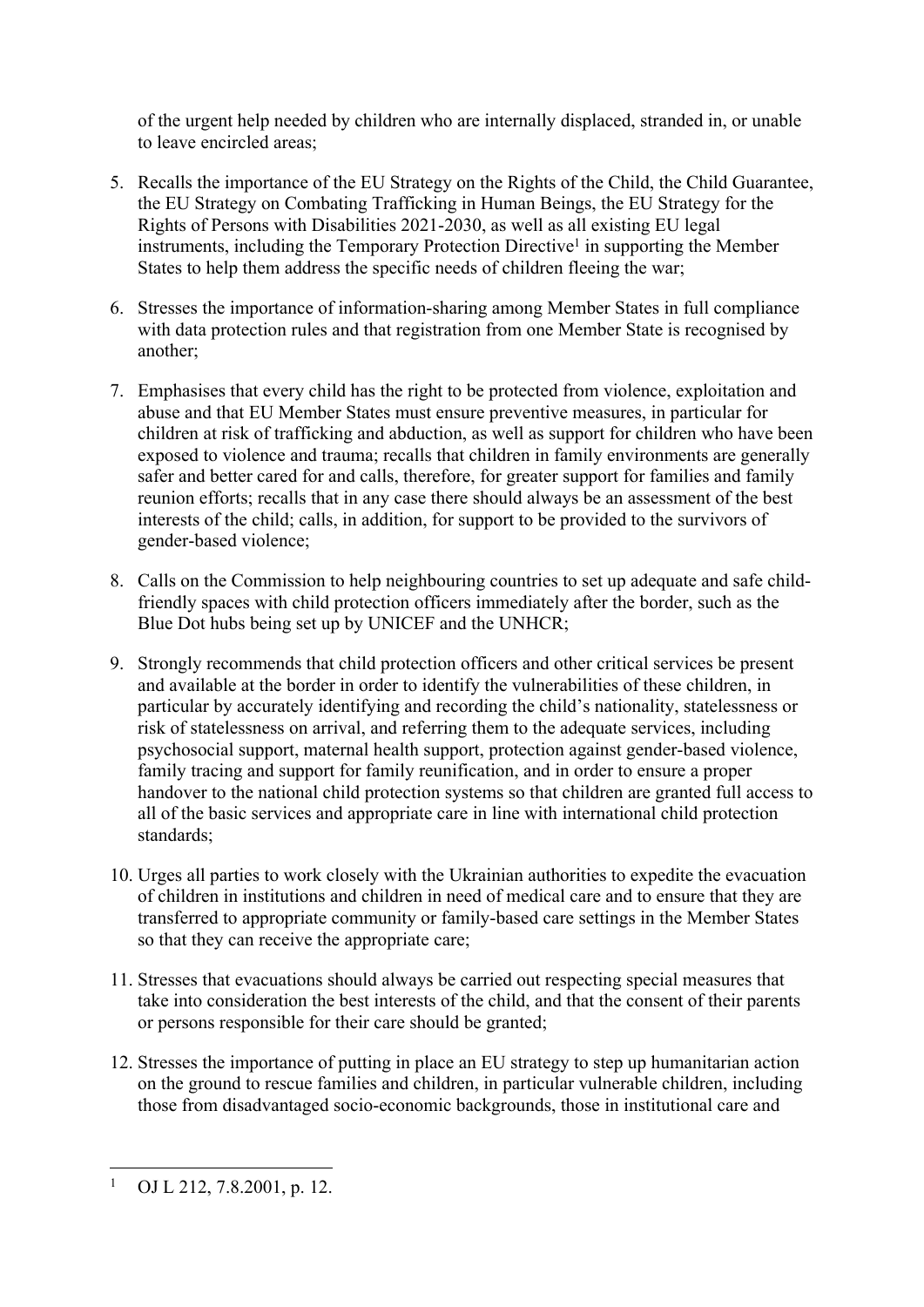foster care, those in hospital, as well as children with disabilities, orphans and unaccompanied children, especially in combat zones;

- 13. Expresses concerns about reports of young people still being held in immigration detention centres in Ukraine, who are at heightened risk amid the hostilities; calls on the Commission to work with the Ukrainian authorities to enable the release of young migrants and asylum seekers detained in immigration detention centres in Ukraine and to facilitate their safe evacuation;
- 14. Welcomes the Commission's announcement on the establishment of the Solidarity Platform for exchanging information regarding the reception capacities of the Member States and the number of people enjoying temporary protection on their territories;
- 15. Underlines the importance of cooperating closely with the Ukrainian authorities and the relevant international and non-governmental organisations to register and identify children who enter the EU from institutional care in Ukraine in order to prevent child trafficking, illegal adoption and other possible abuses, with full respect for EU data protection standards; stresses the importance of monitoring the well-being and whereabouts of these children after their arrival in the EU;
- 16. Calls for unaccompanied and separated children and children from institutional care settings in Ukraine to be immediately included in the monitoring systems for the social and child protection services in the Member States of reception in order to facilitate family reunification when this is in their best interests in the future and to oversee the provision of their care in order to ensure their safety and protection;
- 17. Stresses the importance of collecting disaggregated data in line with EU data protection standards in order to identify vulnerable groups coming from Ukraine, including but not limited to: children in institutional care, children with disabilities, children from Roma communities, undocumented children and other non-Ukrainian children, stateless children and children at risk of statelessness, with a view to identifying the needs of particular groups and providing support with the tracing and reunification of unaccompanied children, women and victims of trafficking;
- 18. Notes the EU platform for registration, which aims to enable Member States to exchange information to ensure that people enjoying temporary or adequate protection under national law can effectively benefit from their rights in all Member States, while limiting possible abuse;
- 19. Urges the neighbouring Member States to provide children with child-friendly information, in a language they can understand, about their situation, rights and the risk they may face of trafficking and other forms of exploitation; emphasises that information provided to adults should include special sections on trafficking in children in order to alert caregivers and facilitate tailored support;

### *Reception conditions and vulnerable children*

20. Highlights that children have the right and an innate need to be close to their parents or a constant caregiver; stresses the importance for siblings not to be separated and hence the importance of hosting unaccompanied children in family- and community-based placements to allow all children to grow up not in institutions but in families and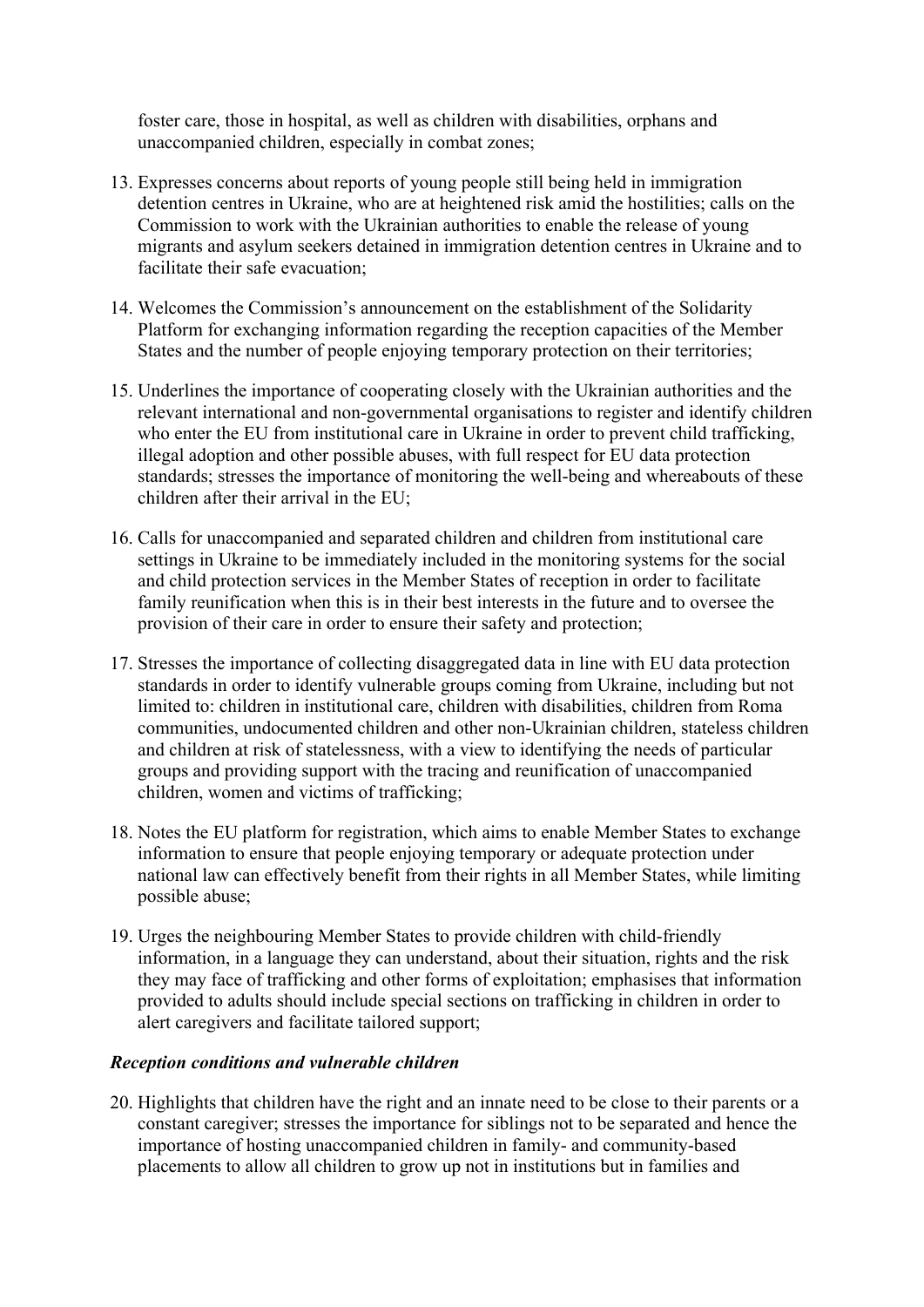communities, thereby preventing unnecessary family separation; stresses that where children are unaccompanied, foster care or other community-based care should be prioritised and that where this is not possible, children should be placed in separate facilities from adults;

- 21. Calls on the Member States to ensure that a guardian is swiftly appointed to all unaccompanied children upon arrival in their first country, regardless of their nationality or immigration status, and that all information provided by the guardian is delivered in a child-friendly manner; takes the view, in this regard, that the neighbouring Member States should make full use of the existing European Guardianship Network and, where guardians are not available in host countries, strongly recommends the appointment of temporary guardians in the border context in order to ensure a proper handover of responsibilities to the national child protection systems;
- 22. Calls for funding to be made available for the provision of essential and lifesaving sexual and reproductive health (SRH) services and immediate services for gender-based violence survivors, in line with the Minimum Initial Service Package (MISP), with a view to preventing and managing the consequences of sexual violence, reducing HIV transmission, preventing excess maternal and newborn morbidity and mortality, and planning for comprehensive RH services; calls for the immediate facilitation of crossborder access to SRH care and/or transit to other EU Member States where necessary, in order to overcome severe restrictions in transit Member States and those hosting refugees and ensure that children and young people fleeing Ukraine have access to comprehensive SRH services and sanitary products;
- 23. Stresses the importance of the local communities and municipalities as well as civil society organisations on the frontline for reception, accommodation and providing access to education for children and young people; calls on the Commission, therefore, to expedite their access to existing EU funds;
- 24. Commends and acknowledges the essential role of civil society in the reception, accommodation, provision of humanitarian assistance and legal assistance and social inclusion for children and young people fleeing the war; recalls that authorities cannot rely on citizens and civil society organisations alone to organise the reception and protection of children fleeing Ukraine; stresses the importance of oversight by Member State authorities in the reception of unaccompanied children;
- 25. Calls on the Commission to help strengthen the child protection systems in the host countries in order to improve psychological support and access to basic services, such as education and health, for children fleeing Ukraine, on an equal footing with children of the host countries, and to establish relocation mechanisms that prioritise family reunification and the relocation of vulnerable children and others to reduce the pressure on the neighbouring countries;
- 26. Stresses the need to support the health systems of the host countries in order to ensure continuity of care for children and young people fleeing Ukraine, notably by providing essential medicine, such as for patients with HIV, cancer and rare diseases; calls on the Member States to coordinate efforts with UNICEF and the World Health Organization to provide vaccination against basic diseases for children and young people fleeing Ukraine, including polio, measles and COVID-19;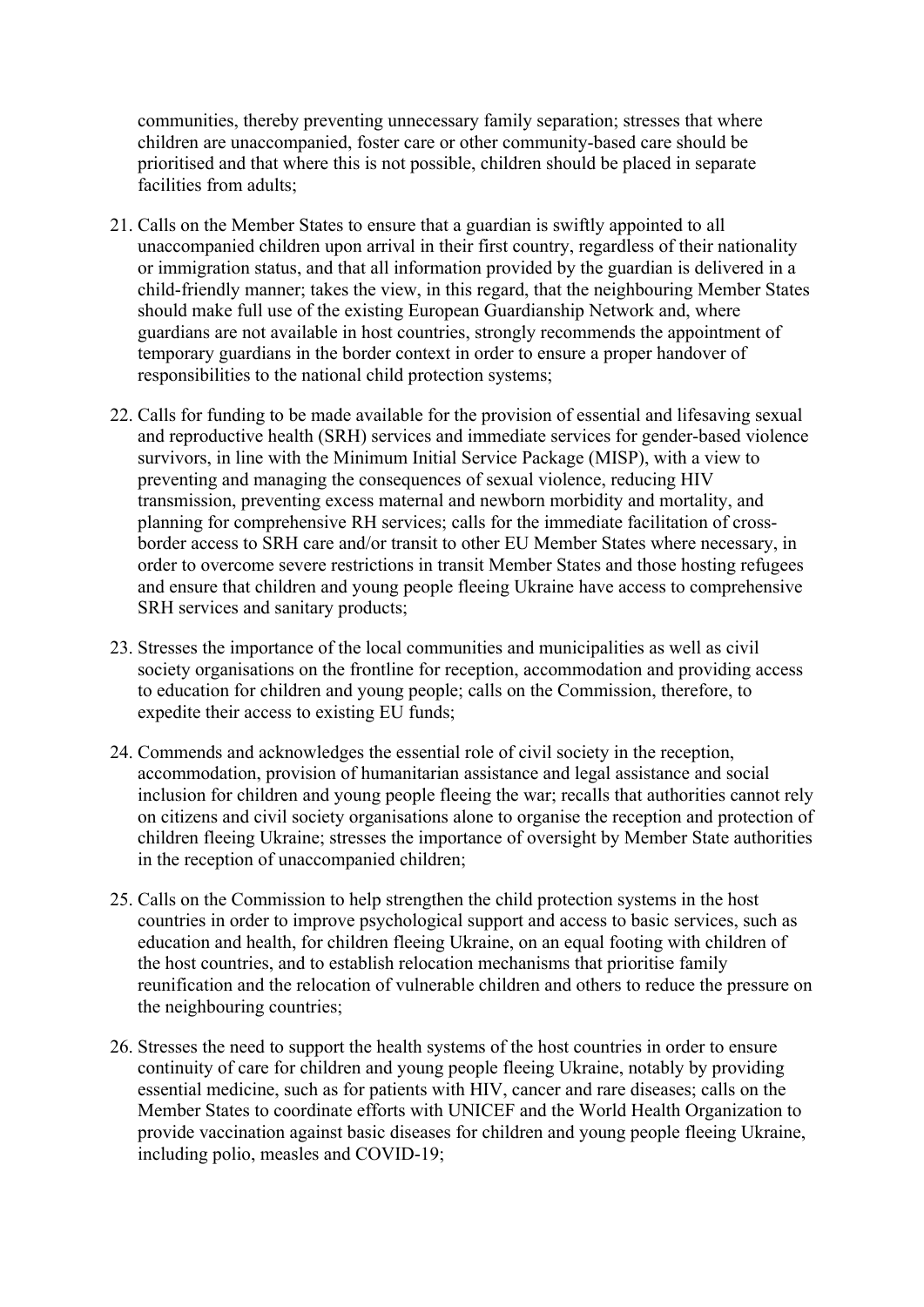- 27. Recalls that the EU and all Member States have ratified the UN Convention on the Rights of the Child and are therefore obliged to respect, protect and fulfil the rights laid down therein; urges the Member States to put specific measures in place to adequately address the needs of children with disabilities, including adequate facilities and constant care by screened caregivers;
- 28. Stresses the need to ensure that the needs of LGBTIQ+ children and young people are taken into account, notably by providing safe and appropriate reception or care arrangements and ensuring that there is no discrimination at border crossing points; highlights the specific difficulty faced by trans women and rainbow families when crossing borders; stresses that children of same-sex couples risk being separated from one or both parents; invites Member States to take account of de facto partnerships and families in the implementation of the Temporary Protection Directive;
- 29. Welcomes the Commission's initiative to set up a solidarity mechanism for intra-EU medical transfers of refugees and displaced persons from the Member States bordering Ukraine, including children and young people in need of immediate life-saving treatment and therapy;
- 30. Calls on the Member States to strengthen the existing single European hotline for missing children (116 000) and the European helpline providing free psychological assistance for children and young people fleeing Ukraine (116 111); insists on the need to strengthen cooperation between Member States in the 116 000 hotline and on strengthening crossborder action aimed at identifying and finding missing children;

### *Family reunification*

- 31. Calls on the Member States to manage the cases of all children who have fled Ukraine and are temporarily in their care with the ultimate aim of facilitating family reunification, including by ensuring that authorities check existing databases regularly and in full compliance with EU data protection standards, including those that collect information on missing children; stresses that where physical reunification is not immediately possible, contact should be maintained or re-established as soon as possible, including with siblings or extended family; takes the view that these measures must include strong protection and reporting mechanisms, including signposting for services and referrals and queries with national child protection case management systems;
- 32. Calls on the Member States to halt child adoptions in order to avoid further or permanent separation for children from their parents and families against their best interests;

### *Relocation*

- 33. Calls for the promotion of relocation mechanisms including safe, fast and coordinated transportation across the Member States for children and their families already present in neighbouring Member States, especially for unaccompanied children and children with disabilities, who require specific care, in close cooperation with Ukrainian authorities and Ukrainian consular services in the EU, where needed for health reasons;
- 34. Calls on the Commission to help neighbouring Member States to carry out individual best interests assessments for children and, when they are accompanied by an adult, be it a family member, relative or private sponsor, to ensure that a proper vetting system of host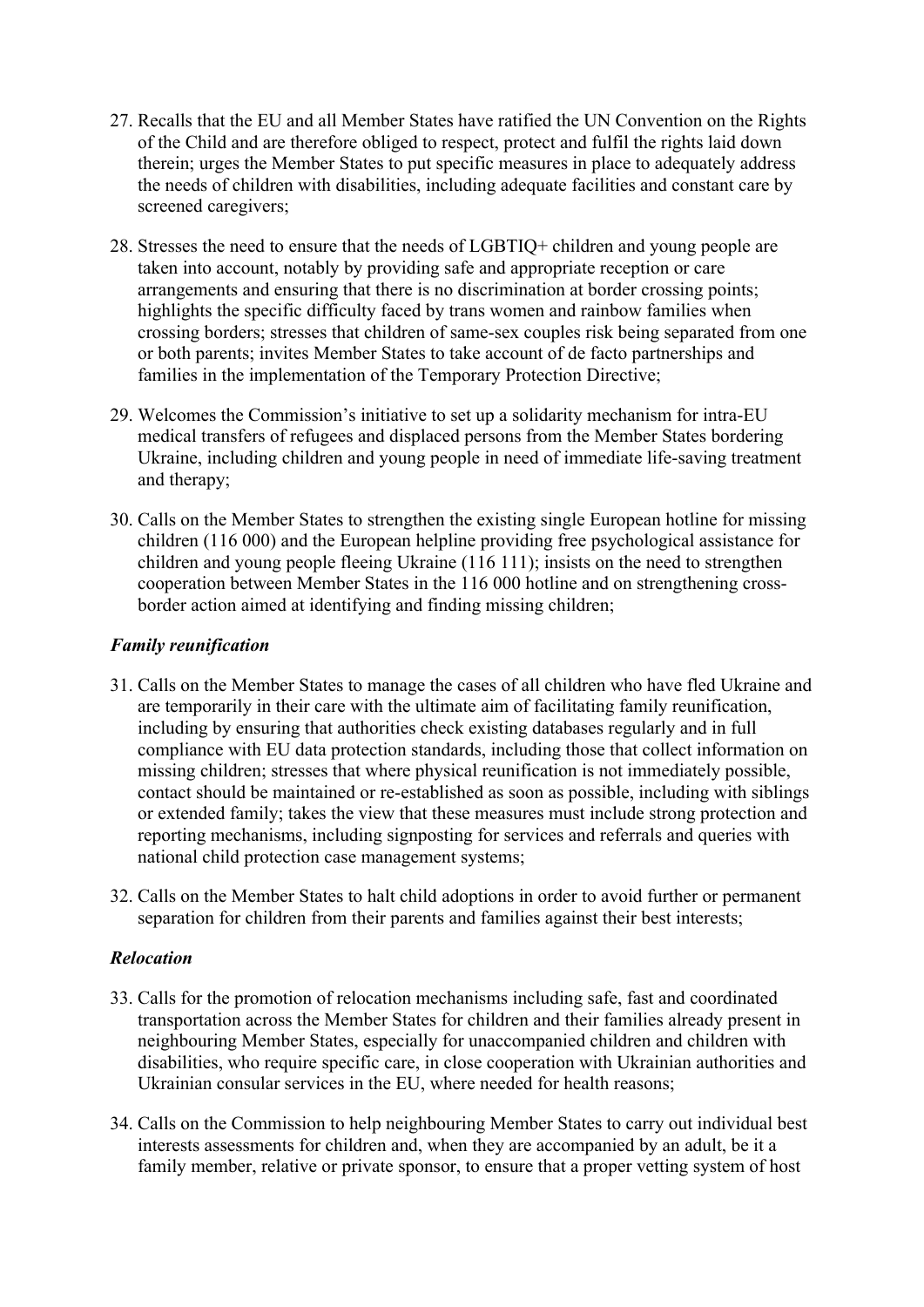families is in place to provide protection for children and ensure that they are transferred safely to their host families;

#### *Integration*

- 35. Calls on the Member States to ensure a coordinated approach in the programming and implementation of EU funds and to ensure that EU funding delivers a swift and direct response to support service providers in the countries most affected, including civil society and international organisations; calls on the Member States, moreover, to speed up the implementation of such measures and to dedicate all possible national resources, complemented by EU funds such as the European Social Fund Plus, Recovery Assistance for Cohesion and the Territories of Europe (REACT-EU), the Recovery and Resilience Facility, the European Regional Development Fund, InvestEU, Erasmus+, the Asylum, Migration and Integration Fund and EU4Health, in order to ensure that refugees enjoy socio-economic integration, equal access to quality jobs, education, training and care, and are protected against child poverty and social exclusion; recalls that Member States must include dedicated measures to invest in children and young people in their national recovery and resilience plans in order to access the fund, as per the Next Generation pillar of the Recovery and Resilience Facility and the Cohesion Action for Refugees in Europe (CARE); calls on the Commission and the Council to provide additional resources if necessary;
- 36. Acknowledges the challenges faced by Member States in integrating learners in their education and training systems; urges Member States to swiftly integrate learners of all ages into mainstream formal, informal and non-formal learning structures, and to provide specialised educational support to those with additional needs, including children from marginalised communities such as Roma, to limit drop-outs and to avoid segregation in education, which leads to social exclusion and discrimination; acknowledges that linguistic barriers could hamper the enrolment in and performance at school of children fleeing Ukraine; calls on the Commission, therefore, to support Member States' national authorities to ensure free interpretation, special language courses and other special programmes to recruit Ukrainian teachers as well as teachers who speak Ukrainian and/or relevant minority languages;
- 37. Acknowledges that digital tools can constitute very useful, flexible and tailor-made measures to provide timely educational continuity and additional support to children and young people in vulnerable situations, and should be fully compliant with data protection standards; calls on the Commission to make best use of existing digital education tools and equipment, especially that developed in Ukraine, to ensure that all children can continue their education; reiterates, however, that these should be complementary to physical structures and underlines the fact that in-person education is crucial, particularly in the current context, where these children and young people require additional psychosocial support; calls for host countries to be given concerted support to step up access to adequate psychological care from experts capable of dealing with trauma related to war; calls on the Member States, in this regard, to support teachers, trainers and other educational staff working with traumatised children;
- 38. Welcomes the Commission's initiative to broaden the School Education Gateway to help bring together Member States to start sharing experiences and identify what is needed to continue the education of displaced children, as a one-stop shop to coordinate educational material between Ukraine and the Member States in the language of the learner; stresses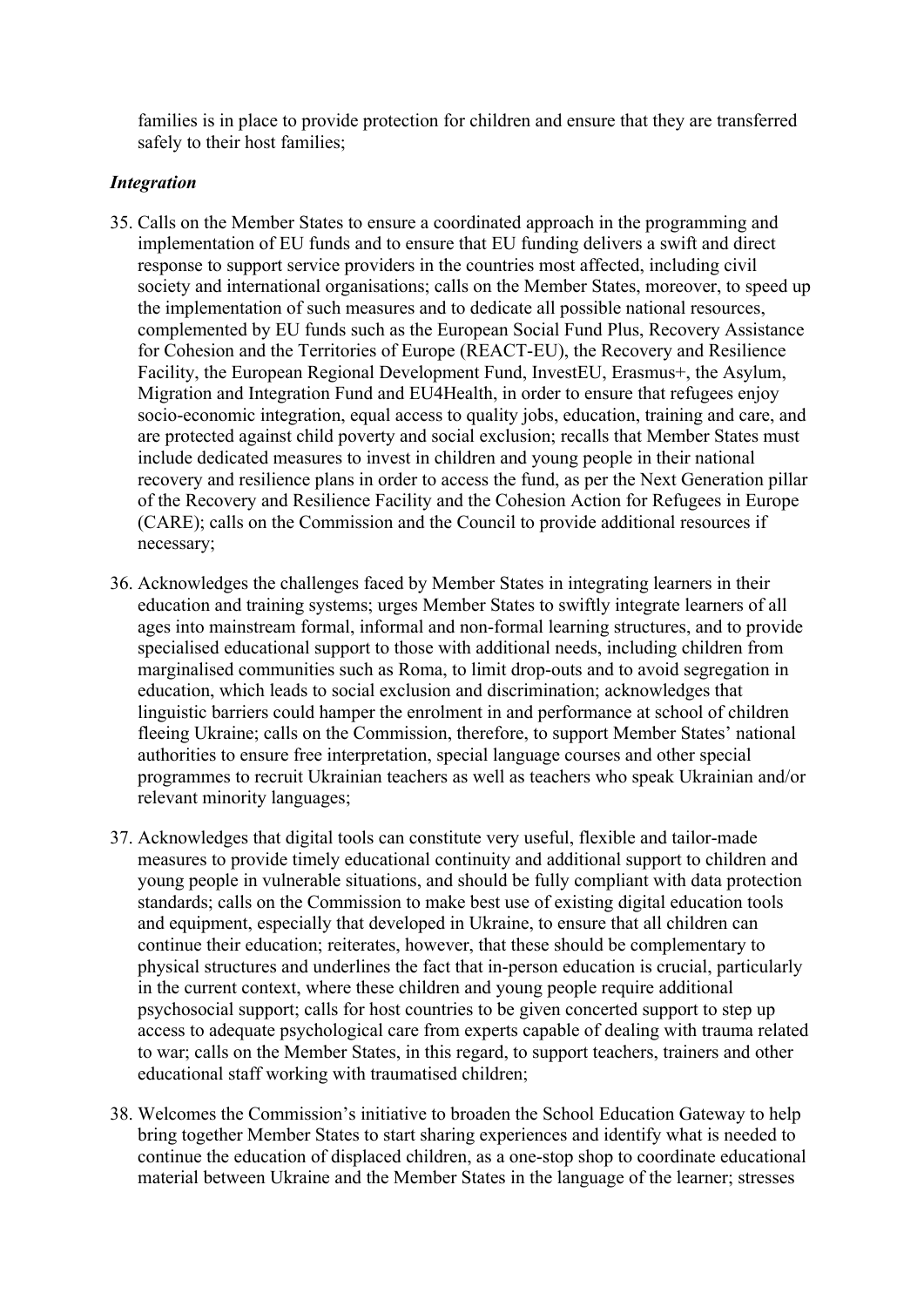the need to draw on the capacities of Ukrainian teachers from among the new arrivals in Europe;

- 39. Insists on the need to recognise diplomas, qualifications and learning periods, including for educators and health workers, as these are instrumental for the smooth integration into their new environment of children and young people fleeing Ukraine; urges the Member States, in view of the current circumstances, to show flexibility in cases where administrative documents are missing and to develop innovative and pragmatic ways forward combining both digital and paper options;
- 40. Urges the Commission to closely monitor the measures taken to respond to the educational and social needs of children and young people fleeing Ukraine, making best use of the collection of aggregated data while ensuring full compliance with EU data protection standards;
- 41. Welcomes the Commission's first attempts to facilitate the adaptation of existing EU funding programmes to support young people, in particular Erasmus+ and the European Solidarity Corps, and urges that these efforts should be maintained or strengthened in line with developments and for as long as is necessary; emphasises that under the reinforced Youth Guarantee all young people from the age of 15 should receive an offer for employment, education, traineeship or apprenticeship within a period of four months of becoming unemployed or leaving formal education; calls on the Member States, furthermore, to implement the reinforced Youth Guarantee to ensure offers of high quality, including providing fair remuneration and access to social protection, prohibiting the abuse of atypical contracts, and ensuring working environments that are adapted to the needs of persons with disabilities;
- 42. Underlines the role of sport in the integration process for refugees, especially children and young people, and calls on Member States to facilitate access for children and youth to sporting activities and interventions, which will help them to improve their mental wellbeing, overcome trauma, adapt to their new environment and create bonds with the host communities;
- 43. Welcomes efforts by some countries to make dedicated funds available for scholarships to Ukrainian students and calls for common European efforts in this regard; highlights the importance for all students fleeing Ukraine, including international students, to be able to avail themselves of such funds and to complete their degrees, as they too are in an emergency situation; insists on the importance of supporting all children and young people;
- 44. Asks the Commission and the Member States to further pursue and adopt a consistent approach to face current and future challenges posed by the war on Ukraine, and not to forget the lessons learnt from the response to this war, but rather to act on them, including by applying and implementing the Temporary Protection Directive to ensure access to protection for refugees and asylum seekers of any origin;
- 45. Calls on the Member States and, in particular, the national EU coordinators under the European Child Guarantee to ensure access to free, effective and good-quality services for children fleeing Ukraine, on an equal footing with other children in the host countries, in line with the recommendation to ensure national integrated measures and take specific disadvantages into account; highlights that the COVID-19 crisis and the arrival of